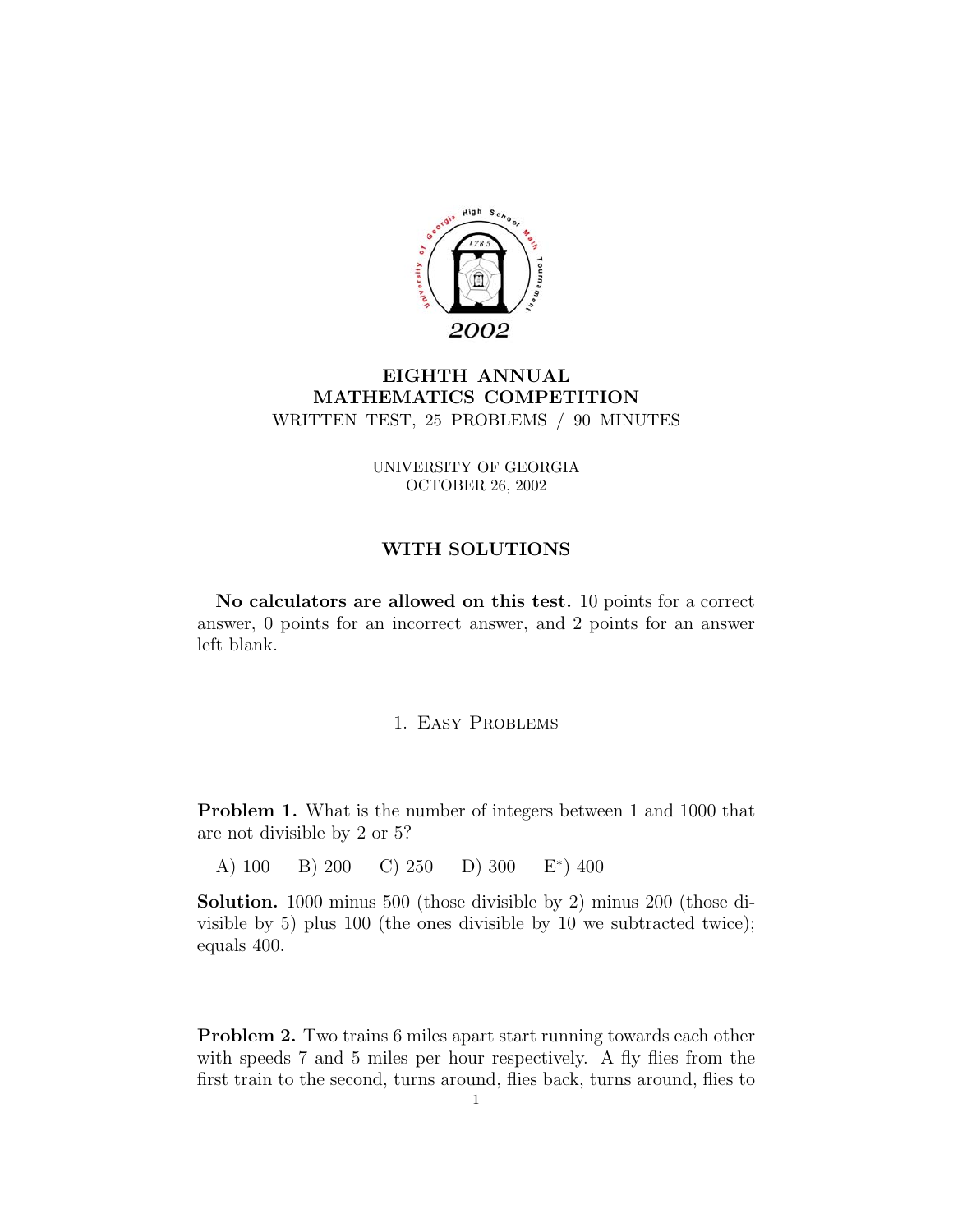the second, turns around etc., until it gets squashed. How many miles did the fly cover if its speed is 8 miles per hour?

A) 2 B) 3 C<sup>\*</sup>) 4 D) 5 E) 6

**Solution.** The trains will meet in  $6/(7+5) = 0.5$  hours, so the fly will cover  $8 \cdot 0.5 = 4$  miles.

**Problem 3.** Find x if

$$
2^{16^x} = 16^{2^x}.
$$

A<sup>\*</sup>)  $2/3$  B) 2 C) 4 D)  $-1$  E) None of the above

**Solution.**

 $2^{16^x} = 16^{2^x} = 2^{4 \cdot 2^x} \Rightarrow 16^x = 4 \cdot 2^x \Rightarrow 2^{4x} = 2^{2+x} \Rightarrow 4x = 2+x \Rightarrow x = 2/3$ 

**Problem 4.** Let  $p_i$  denote the  $i^{\text{th}}$  prime number. How many solutions in positive integers  $n$  and  $k$  does the following equation have:

$$
\prod_{i=1}^{n} p_i = k^2 - 1?
$$

 $A^*$ ) 0 B) 1 C) 2 D) 3 E) infinitely many

**Solution.** The left hand side is divisible by 2 but not by 4. The right hand side is always either 0 or 3 modulo 4. Therefore, there are no solutions.

**Problem 5.** Two students attempted to solve a quadratic equation  $x^2 + ax + b = 0$ . Although both students did the work correctly, the first miscopied the middle term and obtained the solution set  $\{2, -2\}$ . The second miscopied the constant term and obtained the solution set  $\{-1, -2\}$ . What is the correct solution set?

A\*)  $\{-4, 1\}$  B)  $\{-2, -1\}$  C)  $\{-2, 0\}$  D)  $\{-1, -1\}$ E) None of the above

**Solution.** From the first result we have  $b = x_1x_2 = -4$ , and from the second:  $a = -x_1 - x_2 = 3$ . Hence, the original equation was  $x^2 + 3x - 4 = 0$ , and the solutions set is  $\{-4, 1\}.$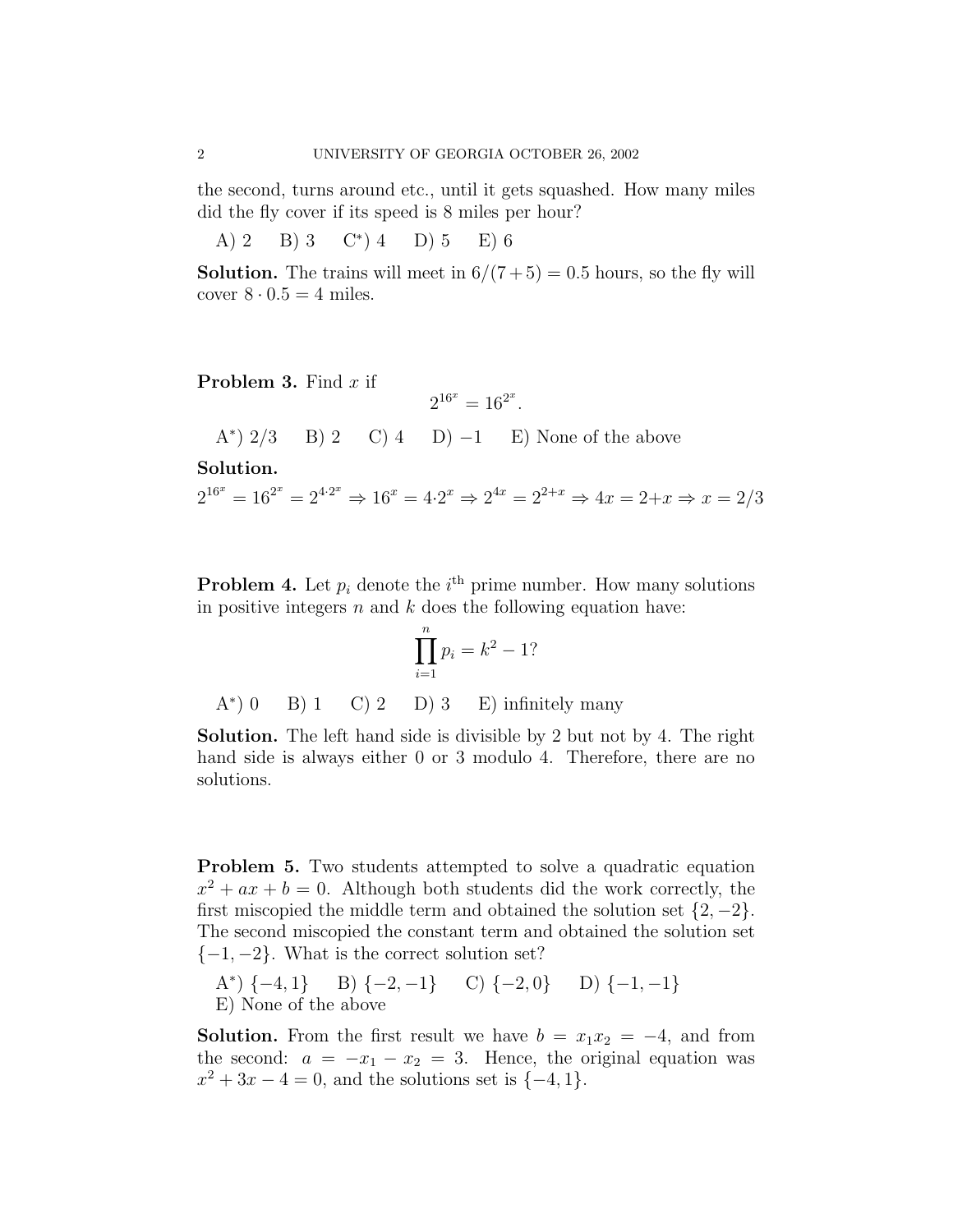**Problem 6.** What is the number of ways to color the six faces of a cube six different colors? (Two ways are considered to be the same if one can be obtained from another by rotating the cube.)

A) 15 B∗) 30 C) 64 D) 120 E) 720

**Solution.** There are 6! ways to color, and there are  $8 \cdot 3$  rotations. Therefore, there are

$$
\frac{2\cdot 3\cdot 4\cdot 5\cdot 6}{8\cdot 3} = 5\cdot 6 = 30
$$

distinct colorings.

**Problem 7.** An ant is crawling from a corner of a cube to another corner which is farthest from the first, always crawling along edges and never crossing its path or returning. Find the number of ways it can do that, provided that the first and the last corners are fixed.

A) 12 B∗) 18 C) 27 D) 72 E) None of the above

**Solution.**

$$
3 \cdot 2 \cdot (1 + 1 \cdot (1 + 1)) = 6 \cdot 3 = 18
$$

**Problem 8.** How many words can you spell with the letters POTATO? (The "words" do not have to make sense).

A) 30 B) 90 C∗) 180 D) 360 E) 720

### **Solution.**

$$
\frac{6!}{2! \ 2!} = 6 \cdot 5 \cdot 3 \cdot 2 = 180
$$

Indeed, changing the order of letters TT and OO does not change the word.

**Problem 9.** Find

$$
\sum_{n=1}^7 n \cdot n!
$$

A) 5039 B) 35279 C) 35281 D∗) 40319 E) None of the above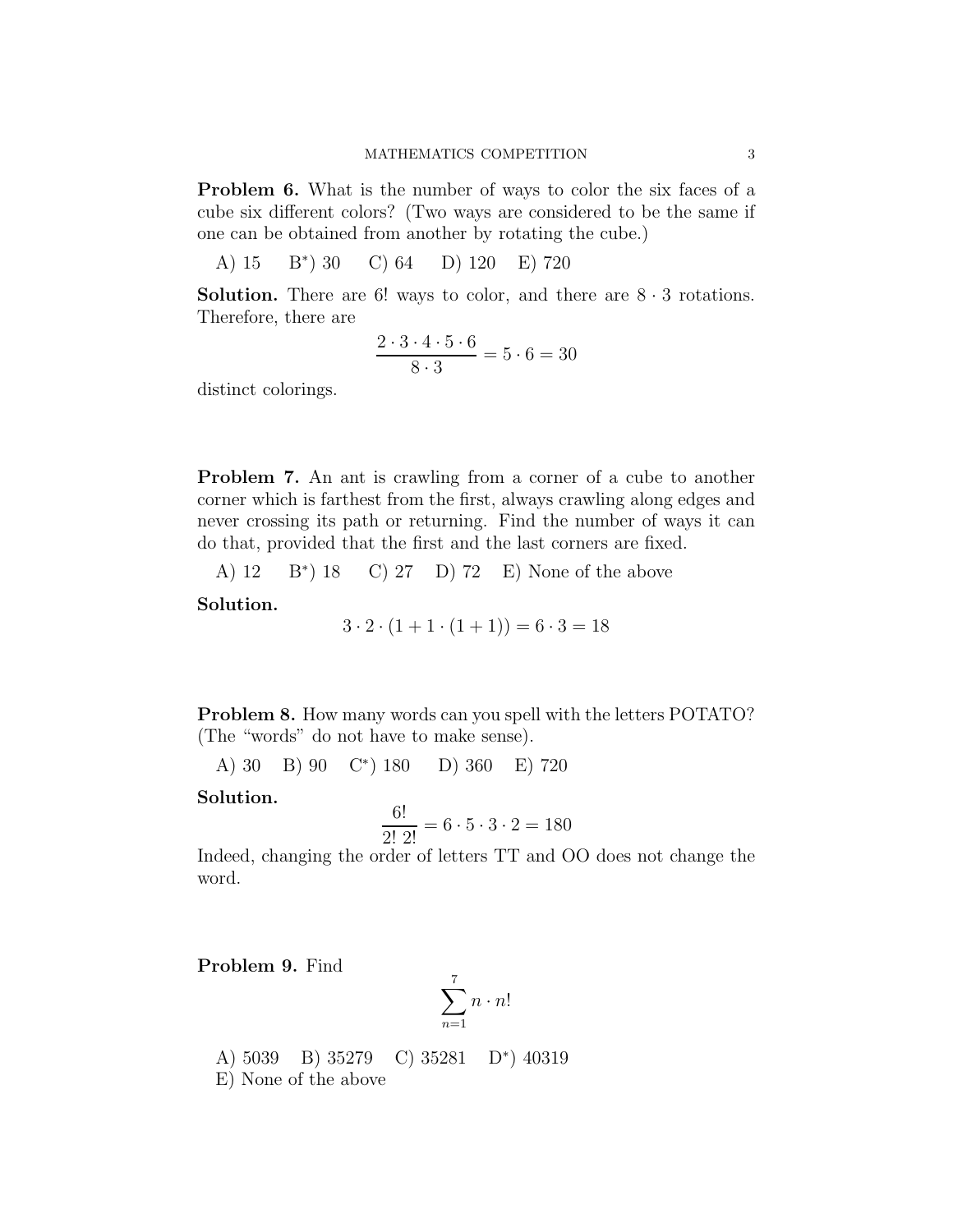**Solution.**

$$
n \cdot n! = (n+1)! - n!,
$$

$$
\sum_{n=1}^{7} n \cdot n! = (2! - 1!) + (3! - 2!) + \ldots + (8! - 7!) = 8! - 1! = 40319
$$

**Problem 10.** A ball is shot from a corner of a square billiard table with side 1 meter at an angle  $arctan(8/15)$ . It bounces around until it falls into some corner pocket. What total distance in meters does the ball travel?

A\*) 17 B) 
$$
\sqrt{283}
$$
 C) 23 D) 120 E)  $\infty$ 

**Solution.** Instead of bouncing, draw a grid and observe that a straight line starting from the point  $(0,0)$  at this angle will next time intersect an integral point at (8,15). Therefore, the length is

$$
\sqrt{8^2 + 15^2} = 17
$$

**Problem 11.** Find the sum of digits in all 3-digit integers whose digits are 1, 2, 3, 4, or 5, with no repetitions allowed.

A) 270 B) 450 C∗) 540 D) 630 E) None of the above

**Solution.** There are  $5 \cdot 4 \cdot 3$  such integers, and the average of the sum of the digits is  $3 \cdot 3$ . Hence, we get

$$
5 \cdot 4 \cdot 3 \cdot 3 \cdot 3 = 540
$$

**Problem 12.** A drawer contains 6 blue socks and 4 white socks. Two socks are selected randomly (without replacement). What is the probability that the socks are the same color?

A) 1/2 B) 6/15 C) 8/15 D) 2/3 E<sup>\*</sup> None of the above  
Solution. There is a probability of 
$$
\frac{3}{5} \times \frac{5}{9} = \frac{1}{3}
$$
 that both socks drawn  
are blue; there is a probability of  $\frac{2}{5} \times \frac{1}{3} = \frac{2}{15}$  that both socks drawn

so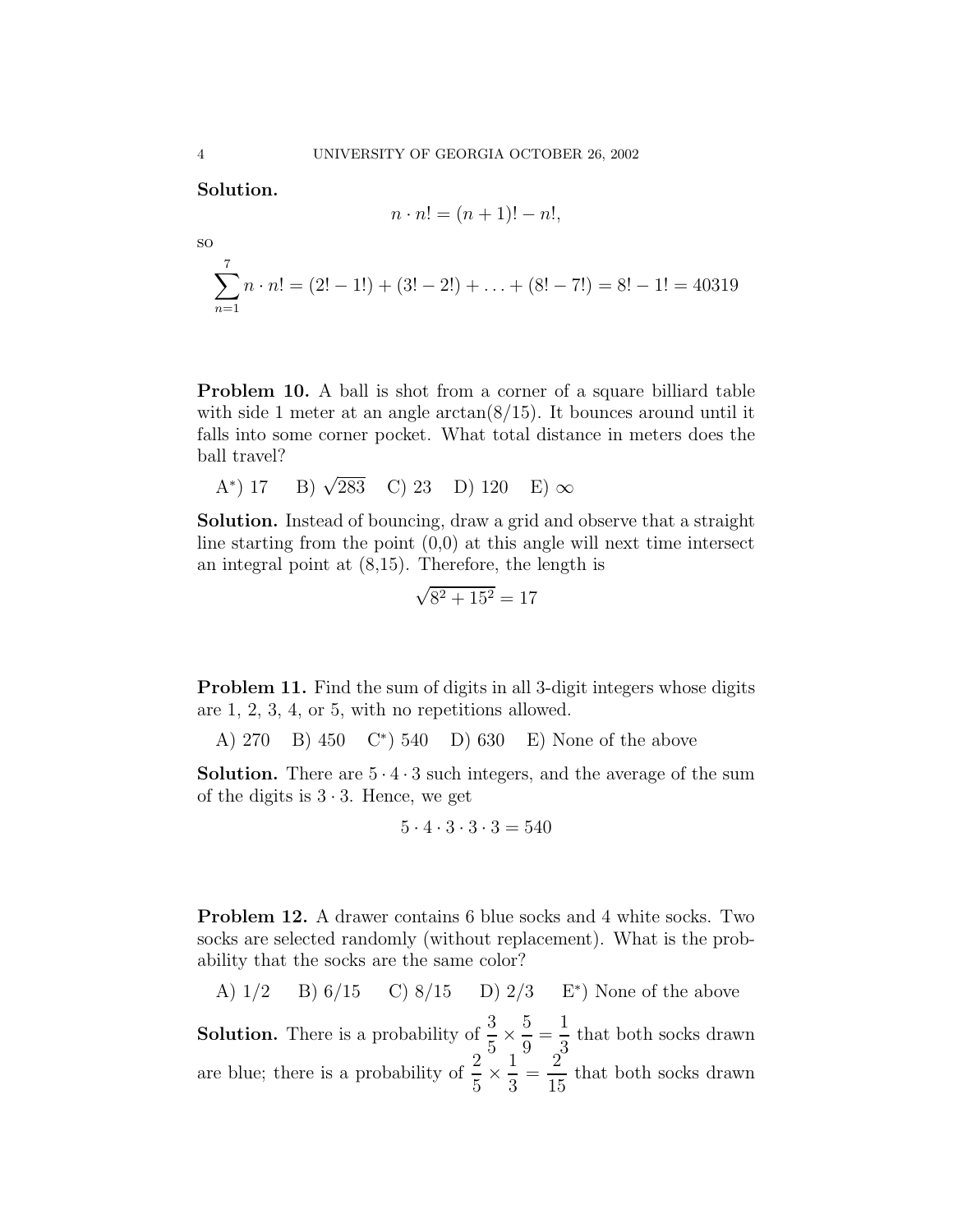are white. Therefore, the probability that socks of the same color are drawn is  $\frac{1}{2}$  $rac{1}{3}$  +  $\frac{2}{15} = \frac{7}{15}.$ 

#### 2. Medium Problems

**Problem 13.** What is the largest number of Friday the 13<sup>th</sup>s possible in a calendar year?

A) 1 B) 2  $\mathbb{C}^*$  3 D) 4 E) 5

**Solution.** Assign an arbitrary number from 0 to 6 to January 13th. We can then compute the corresponding numbers modulo 7 for all other months by adding 31=2 mod 7 for January, 28=0 mod 7 or 29=1 mod 7 for February, etc. Depending on the leap or non-leap year, we get the following sequences for January, February, . . . December:

#### 144025036146

#### 034025036146

The answer is the maximal number of equal digits in a line: the same numbers fall on the same number of the week. Hence, the answer is 3.

**Problem 14.** What is the smallest number of Friday the  $13<sup>th</sup>$ s possible in a calendar year?

A)  $0 \text{ } B^*$ )  $1 \text{ } C$ )  $2 \text{ } D$ )  $3 \text{ } E$ )  $4$ 

**Solution.** As in the solution to the previous problem, we need to see what is the minimal number of a certain digit from 0 to 6 that can appear in a line.

**Problem 15.** In how many pieces can one cut a cake with 8 straight cuts?

A) 23 B) 29 C∗) 37 D) 256 E) None of the above

**Solution.** With every cut, the maximum we can add is the number of lines that the new line intersects plus one. Hence, the answer is

$$
1 + (1 + 2 + 3 + \dots + 8) = 1 + \frac{8 \cdot 9}{2} = 37
$$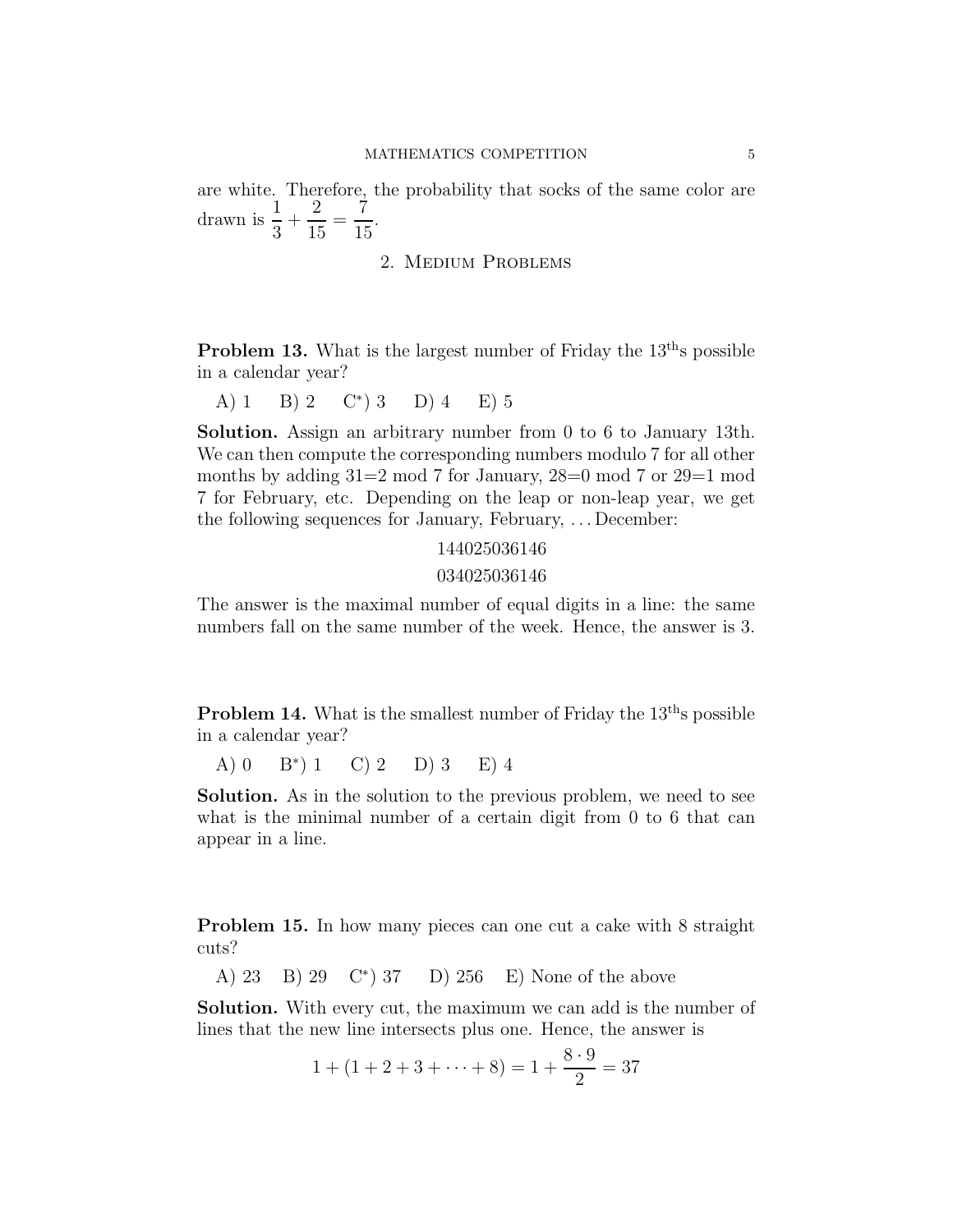**Problem 16.** What is the number of integers between 1 and 360 which are not divisible by 2, 3, or 5?

A) 48 B∗) 96 C) 108 D) 192 E) None of the above

**Solution.**  $400 = 2^3 \cdot 3^2 \cdot 5$ , and the answer is

$$
(23 - 22)(32 - 3)(5 - 1) = 4 \cdot 6 \cdot 4 = 96
$$

(this is called the Euler function  $\phi(360)$ ).

**Problem 17.** Denote by  $x$  the sum of the following infinite series:

$$
x = \frac{1}{1^3} + \frac{1}{3^3} + \frac{1}{5^3} + \frac{1}{7^3} + \dots
$$

Express the sum

$$
\frac{1}{1^3} + \frac{1}{2^3} + \frac{1}{3^3} + \frac{1}{4^3} + \dots
$$

in terms of  $x$ .

A)  $7x/8$  B)  $9x/8$  C<sup>\*</sup>)  $8x/7$  D)  $2x$  E) None of the above

**Solution.** Denote

$$
y = \frac{1}{1^3} + \frac{1}{2^3} + \frac{1}{3^3} + \frac{1}{4^3} + \dots
$$

Then

$$
x = \left(\frac{1}{1^3} + \frac{1}{2^3} + \frac{1}{3^3} + \frac{1}{4^3} + \dots\right) - \left(\frac{1}{2^3} + \frac{1}{4^3} + \frac{1}{6^3} + \frac{1}{8^3} + \dots\right)
$$
  
=  $\left(\frac{1}{1^3} + \frac{1}{2^3} + \frac{1}{3^3} + \frac{1}{4^3} + \dots\right) - \frac{1}{2^3}\left(\frac{1}{1^3} + \frac{1}{2^3} + \frac{1}{3^3} + \frac{1}{4^3} + \dots\right)$   
=  $y - \frac{1}{2^3}y = \frac{7}{8}y$ 

Therefore,  $y = 8x/7$ .

**Problem 18.** Find the sum

$$
\sum_{k=1}^{5} k! (k^2 + 3k + 1)
$$

A) 5037 B) 5039 C) 5759 D) 5763 E∗) None of the above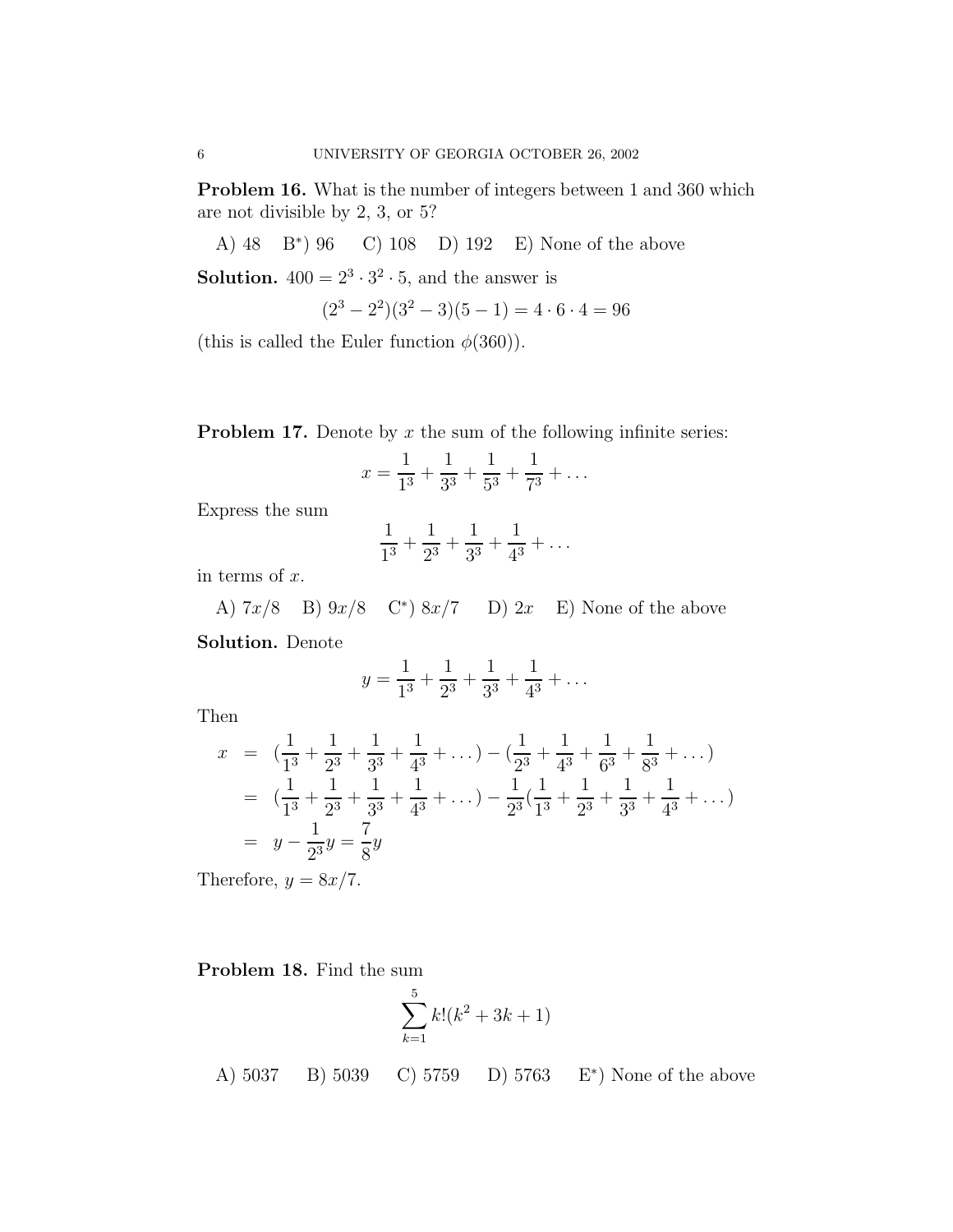**Solution.** This is an example of a "telescoping sum". One checks that

$$
(k+2)! - k! = k! ((k+2)(k+1) - 1) = k! (k2 + 3k + 1)
$$

Therefore, our sum equals

$$
(3!-1!)+\dots(7!-5!) = (7!-1!)+(6!-2!) = (5040-1)+(720-2) = 5757
$$

**Problem 19.** In a triangle  $ABC$  one has  $AC = 8$  and  $BC = 7$ . The point D lies on  $\overline{AB}$  between points A and B, and  $AD = 2$ ,  $DB = 4$ . Find the length CD.



A)  $\sqrt{46}$  B)  $\sqrt{46.5}$ C)  $4\sqrt{3}$  D<sup>\*</sup>)  $\sqrt{51}$  E) None of the above

**Solution.** Applying the law of cosines to triangles ADC and BDC, we get:

$$
x2 + 4 + 4x \cos \theta = 64
$$
  

$$
x2 + 16 - 8x \cos \theta = 49 \Rightarrow
$$
  

$$
3x2 + 24 = 177 \Rightarrow x2 = 51 \Rightarrow x = \sqrt{51}
$$

**Problem 20.** Find the ninth digit from the right in the number  $101^{10}$ .

A) 0 B∗) 1 C) 2 D) 3 E) 4

**Solution.** We use the binomial expansion for  $101^{10}$ . Take the 10th row in the Pascal's triangle and, starting from the right, write down the numbers with a shift of two digits when moving to the next one. We get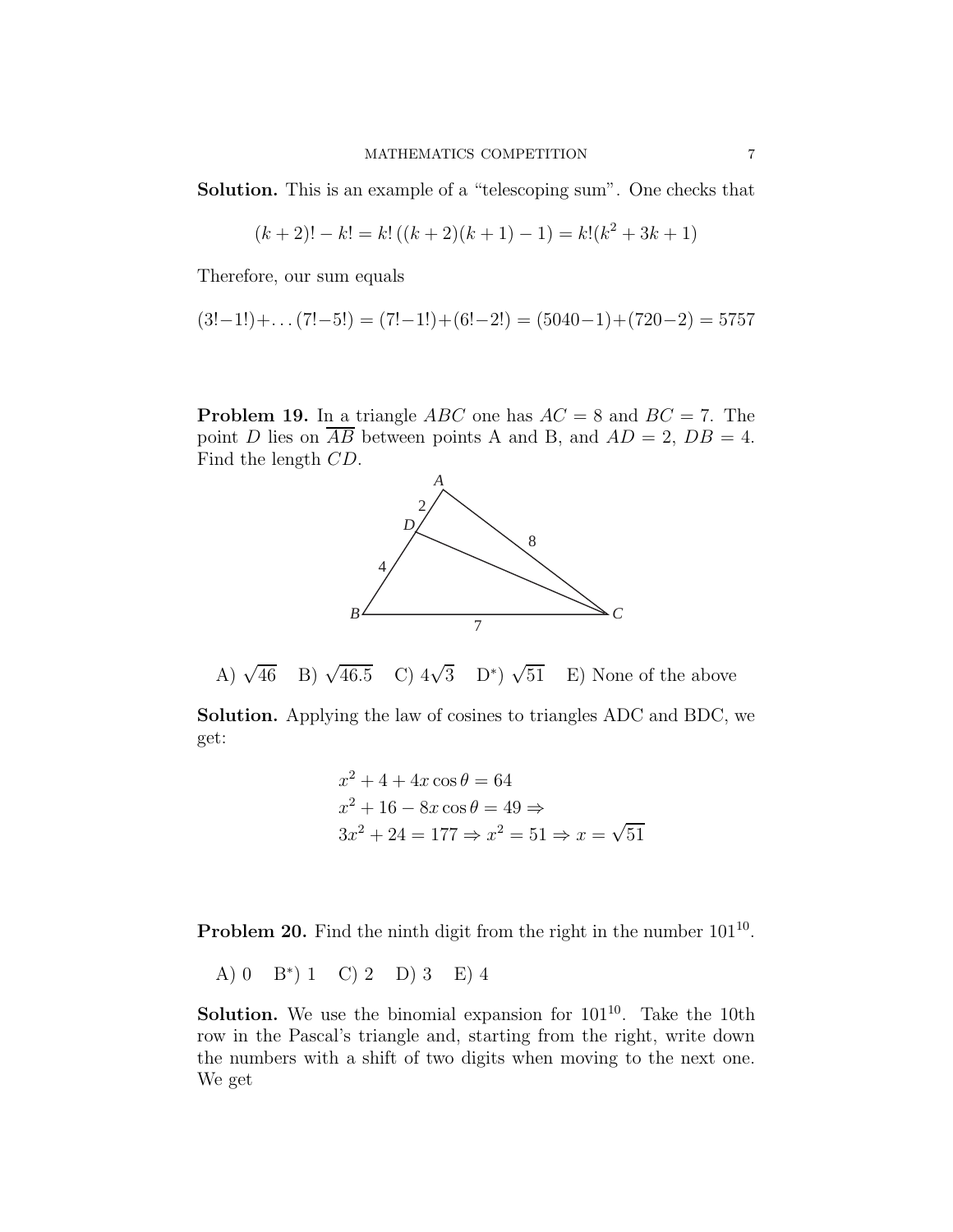

3. Hard Problems

**Problem 21.** In triangle *ABC* the lengths of medians are 3, 4, and 5. Find the length of the shortest side of this triangle.



A\*) 10/3 B) 3 C)  $\sqrt{13}$  D)  $\sqrt{14}$ E) None of the above

**Solution.** Call the sides  $a, b, c$ , and the medians  $m_a, m_b, m_c$ . As we see from the picture, in a triangle with sides  $(2/3)m_a$ ,  $(2/3)m_b$ ,  $(2/3)m_c$  the medians have lengths  $a/2$ ,  $b/2$ ,  $c/2$ . Therefore, we need to compute the medians in the  $3-4-5$  triangle and multiply them by  $4/3$ . This is easy to do, and the smallest of these numbers will be  $(5/2) \cdot (4/3) = 10/3$ .

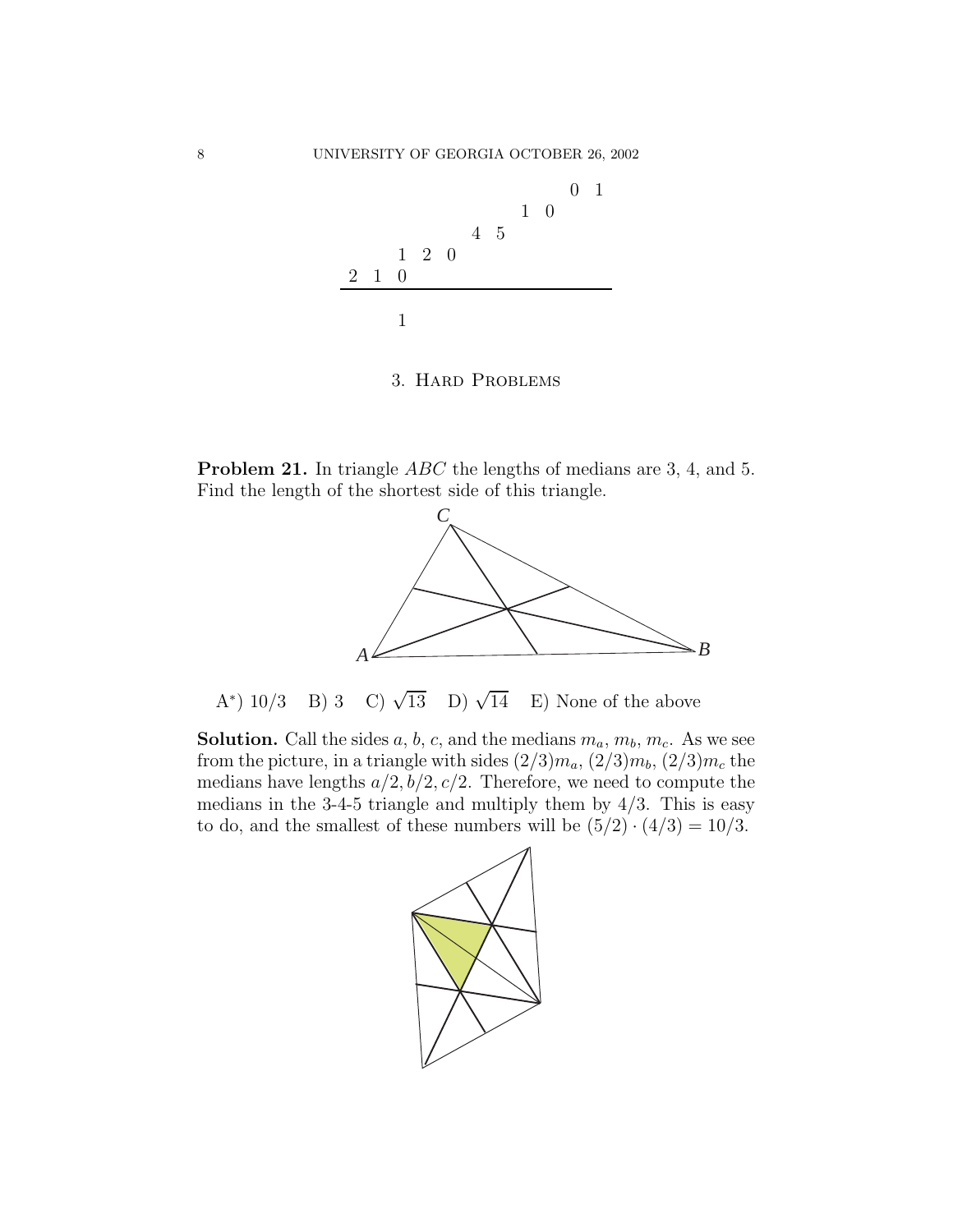**Problem 22.** You decide to build a dream house. Your main requirement is: the house has to be twice as close to UGA as it is to the beach (for the sake of simplicity, the beach is assumed to be a straight line, and UGA to be a point; moreover, UGA is not on the beach). What is the locus of points where you can build your house?

A) a straight line B) a parabola C) a hyperbola D) a circle E∗) an ellipse but not a circle

**Solution.** Choose the rectangular system of coordinates so that the line has equation  $y = 0$  and the point has coordinates  $(0,1)$ . Then the equation for the locus is

$$
y = 2\sqrt{x^2 + (y - 1)^2} \Leftrightarrow y^2 = 4(x^2 + (y - 1)^2) \Leftrightarrow
$$
  

$$
4x^2 + 3y^2 - 8y + 4 = 0 \Leftrightarrow 4x^2 + 3(y - \frac{4}{3})^2 = \frac{4}{3}
$$

This is an equation of an ellipse.

**Problem 23.** Eight teams are playing in an elimination style tournament (such as NCAA basketball March madness tournament). Therefore, they are split into two groups of 4 teams, which are then split into two groups of 2. In how many ways can this be done? Two ways are considered to be the same if all groups of 2 and groups of 4 are the same. (For example, tournaments 12|34||56|78 and 21|34||56|78 are considered to be the same: in both cases the groups of 2 are 12, 34, 56, 78, and the groups of 4 are 1234, 5678).

A) 256 
$$
B^*
$$
 315 C) 5040 D) 40320 E) None of the above

**Solution.** The answer is 8! divided by the maximal power of 2, so that the answer is an odd number, i.e.

$$
\frac{1}{1} \cdot \frac{2}{2} \cdot \frac{3}{1} \cdot \frac{4}{4} \cdot \frac{5}{1} \cdot \frac{6}{2} \cdot \frac{7}{1} \cdot \frac{8}{8} = 3 \cdot 5 \cdot 3 \cdot 7 = 315
$$

Indeed, there are 8! ways to number the eight teams 1 through 8. Next, we have to eliminate double counting. In each groups of 2 the order can be changed, so divide by  $2<sup>4</sup>$ , and in each of group of 4 the two pairs can be exchanged, so divide by  $2^2$ . Finally, the groups of 4 can be exchanged, so divide by 2.

The same answer and proof work for the number of tournaments with  $2^n$  teams for any n:  $2^n!$  divided by the maximal power of 2 it contains.